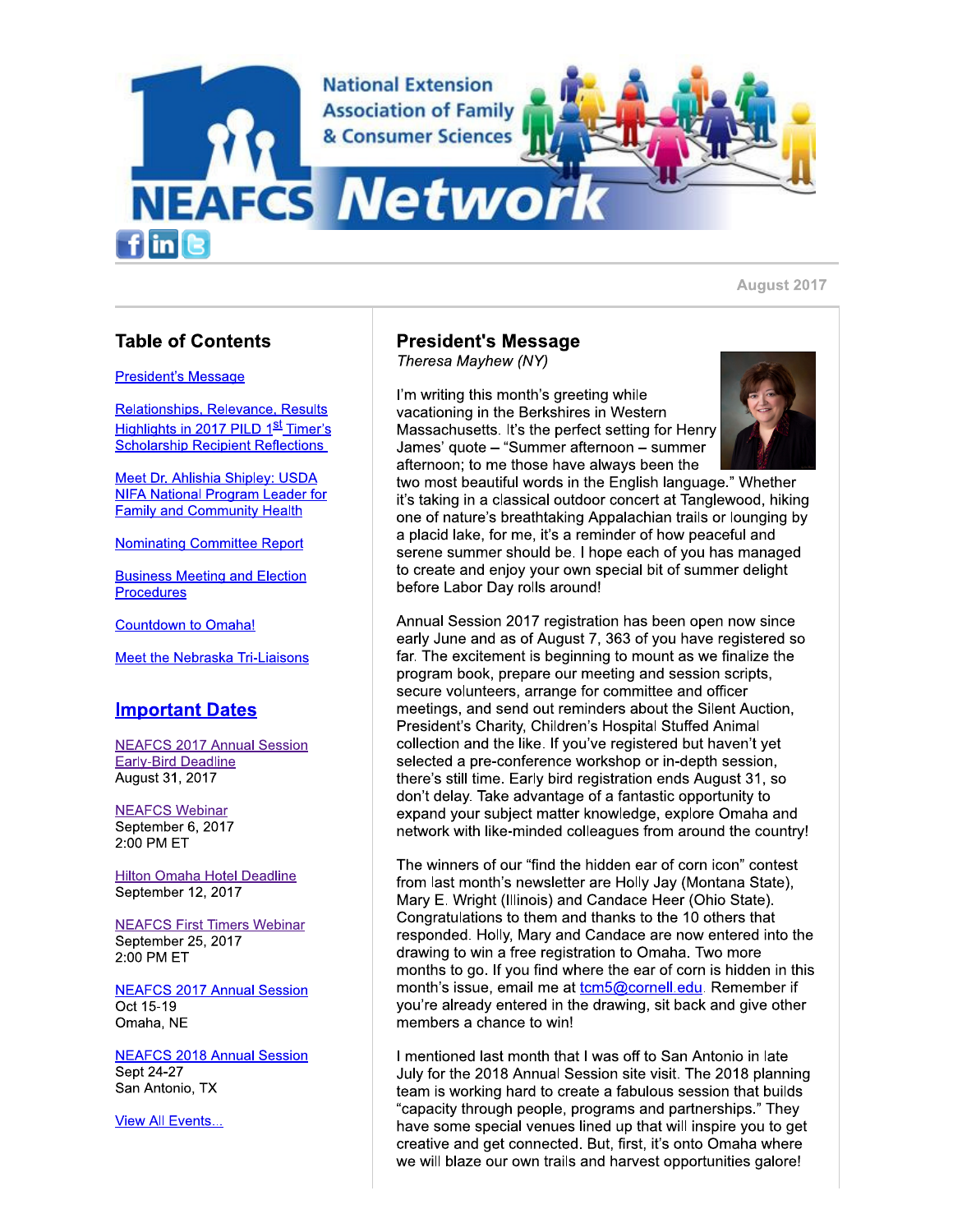Sincerelv.

Terri

**Back to top** 

# **Relationships, Relevance, Results Highlights** in 2017 PILD 1<sup>st</sup> Timer's Scholarship Recipient **Reflections**

Edited by Glenda Hyde (OR), Vice President Public Affairs

As a new Extension professional, PILD provided an opportunity to expand my depth and breadth of Extension knowledge. Marshall Stewart opened the conference with insight into delivering an effective message. We were



motivated by Ronnie McDonald as he emphasized the importance of listening. Other speakers and sessions assisted us in drafting a message to deliver on our Congressional visits. Interacting with my NEAFCS colleagues throughout the country was meaningful. I would recommend this conference to any new professional.

Jesse M. Ketterman, Jr. (MD)

From the Keynote to the Capnote speakers, the PILD conference provided the tools to make our organization strong and relevant in our fast-paced world. The sessions prepared us well for our visit to Capitol Hill on Wednesday. I knew when I said "yes" to serve as president of our state affiliate I would get to travel to Washington D.C. with our delegation. Little did I realize that this conference would become a memorable highlight of my Extension career. Donna Krug (KS)

PILD was a wonderful way to appreciate Extension. I engaged in great conversations with Extension staff and volunteers. Connections with other NEAFCS professionals re-ignited my fire for the work we do. I had opportunities to hone and share my Extension message to our Nation's leaders, make some great new friends, and see the process in action in DC. We influence many lives in this career path, having time to reflect and share makes all of the long days and short nights worth it. Kathryn Green (OH)

**Back to top** 

### Meet Dr. Ahlishia Shipley: USDA NIFA National **Program Leader for Family and Community Health**

Caroline E. Crocoll, Ph.D., CFCS, Director, USDA NIFA DFCS, Washington, DC

Dr. Ahlishia Shipley, CFLE, CFCS is the National Program Leader (NPL) for NIFA's Family and Community Health portfolio, wherein she leads, facilities, and administers programs and partnerships that support resilient, empowered families and communities through research, education, and outreach.



As an NPL, Ahlishia manages the DoD-USDA Partnership for Military Families for NIFA, which includes several programs focused on building community capacity to serve military

### **NEAFCS Has Moved!**

NEAFCS acquired a new management company, Partners in Association Management. Please forward all future requests to their office. Contact information can be found below.

**National Extension Association** of Family & Consumer Science 325 John Knox Rd. Suite L103 Tallahassee, FL 32303

(850) 205-5638 djessup@executiveoffice.org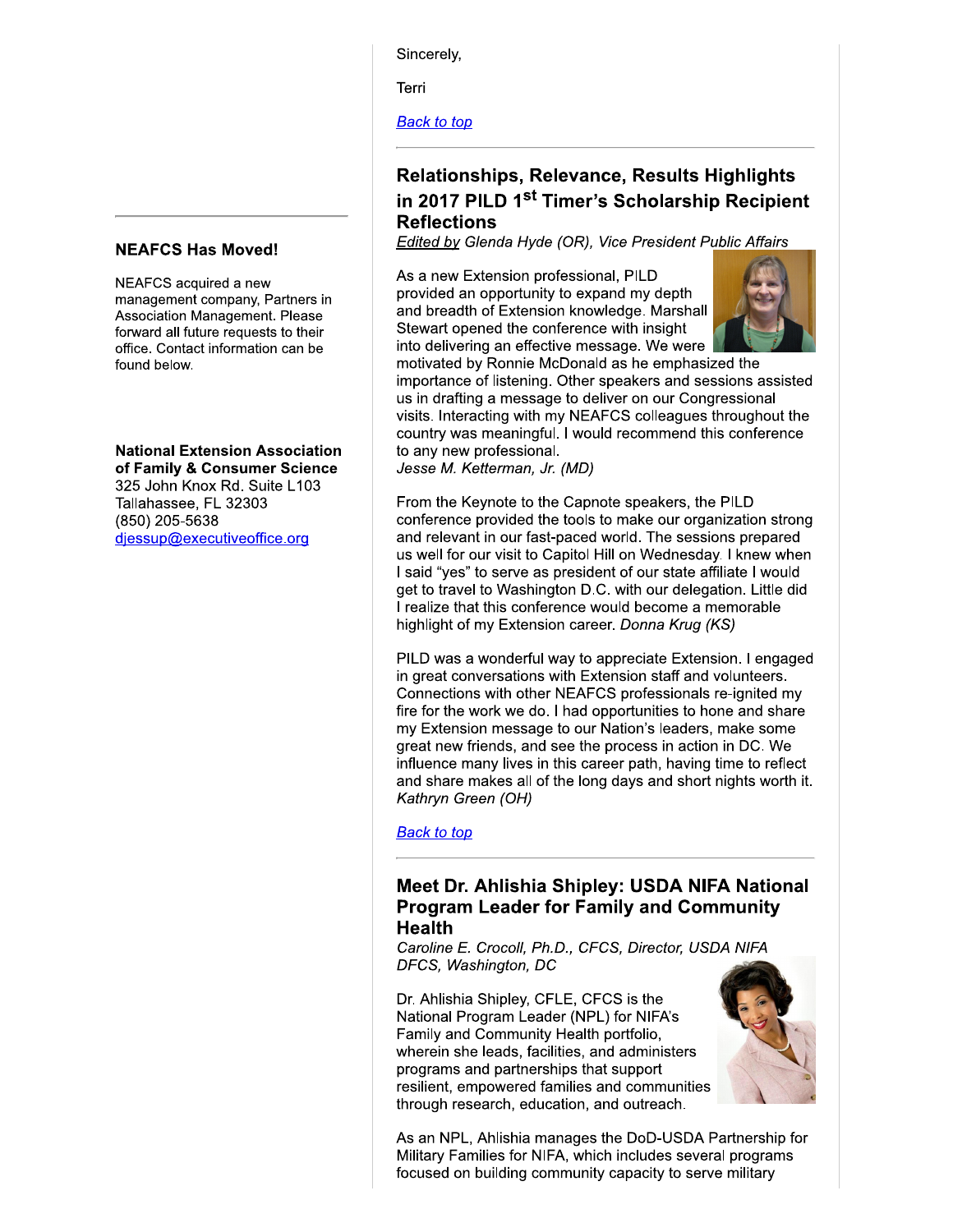families, strengthening child and youth programs, and enhancing workforce development opportunities. She also leads the agency's Rural Health and Safety Education Competitive Grant Program as well as other initiatives focused on promoting good health, preventing chronic disease, eliminating disparities, and building a culture of health across the nation. She is the NIFA Liaison to the Cooperative Extension/Robert Wood Johnson Foundation Culture of Health Initiative Core Leadership Team. Ahlishia also serves on the Federal Interagency Working Group on Child Abuse and Neglect and the Federal Interagency Reentry Council. Additionally, Ahlishia provides leadership for the Division's efforts related to workforce development in Family & Consumer Sciences and preparing the next generation of FCS professionals.

Ahlishia joined NIFA in 2011. She has training as both an educator and a researcher earning a B.S. in Family and Consumer Sciences Education, a M.S. in Career and Technical Education and a PhD in Family Studies, all from the University of Kentucky. She has presented research both nationally and internationally on many topics including healthy relationship development, family issues, health and workforce development in Family and Consumer Sciences.

**Back to top** 

### **Nominating Committee Report**

Debby Mathews (AL), Immediate Past President

Immediately after their election at AS 2016, the Nominating Committee members went to work. They had their first meeting in November and met again in January. February, April and May via Zoom. Please join me in thanking them for diligence in service to NEAFCS. The 2016-2017 committee members are:



Eastern Region- David Roberts (WV) and Linda Law-Saunders (NY)

Central Region- Peggy Ehlers (IN) and Christine Kniep  $(WI)$ 

Southern Region- Apriell Burgess (AL) and Tanya Davis  $(TX)$ 

Western Region- Marilyn Albertson (UT) and Phyllis Lewis (WY)

It has been my pleasure to serve as chairman of this committee which is one of the duties of the Immediate Past President. Now, with pride, we introduce the candidates for office for 2017-2018. This slate of officers was approved by the NEAFCS Executive Board during the Mid-Year Board meeting. Please remember that we have a no campaigning for office policy!

President-Elect- Karen Munden (VA)

Treasurer- Pat Brinkman (OH); Joan Koonce (GA) Vice President Awards and Recognition- Susan Routh  $(OK)$ 

Vice President Public Affairs- Julie Garden-Robinson  $(ND)$ 

Central Region Director- Cindy Barnett (IN); Ellen Bjelland (ND)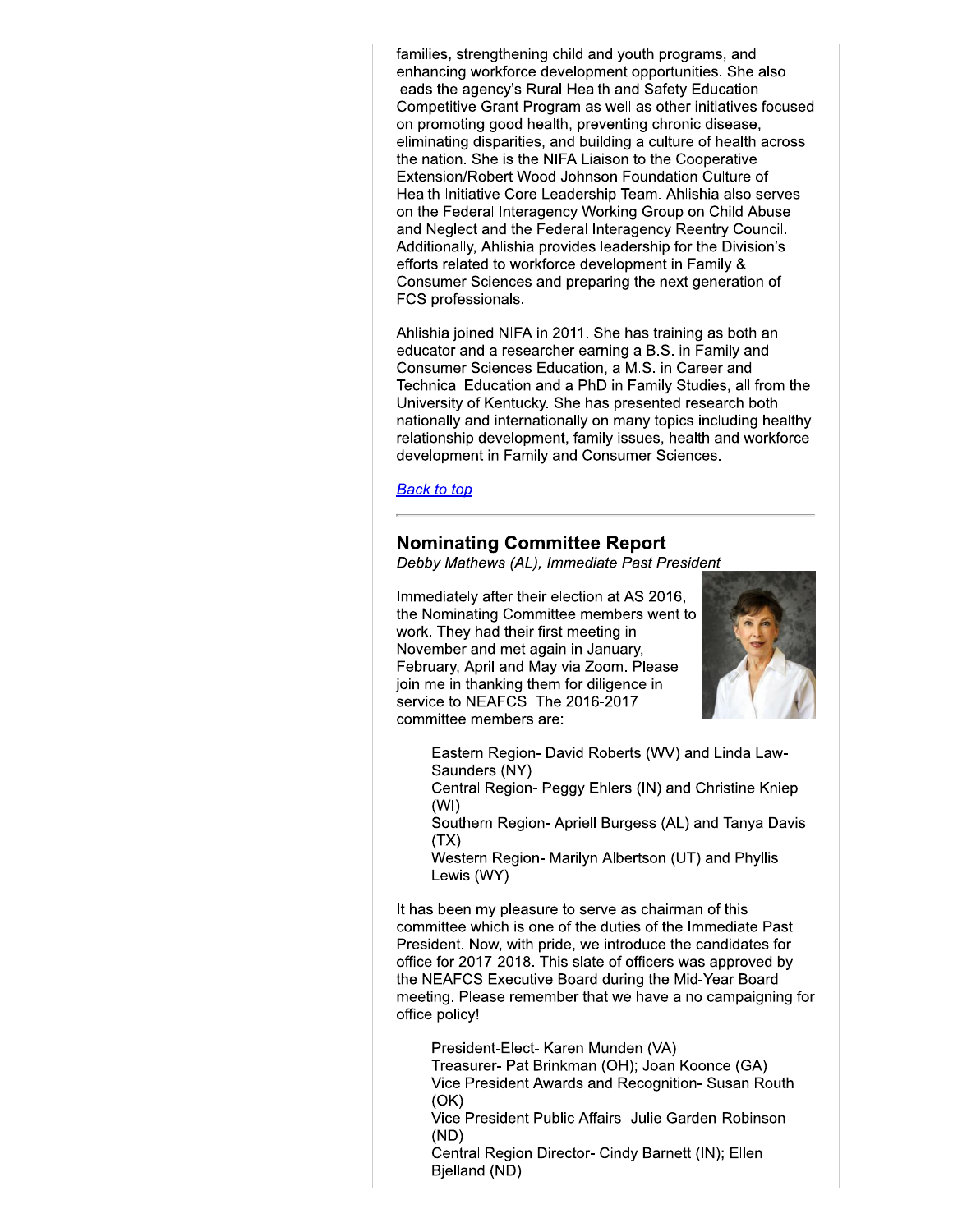Southern Region Director- Dianne Gertson (TX); Keishon Thomas (GA)

Please look for the candidates' display and their documentation in the Exhibit Hall in Omaha. You can read their position statements in advance

at http://www.neafcs.org/2017-board-candidates?.

**Back to top** 

### **Business Meeting and Election Procedures**

Debby Mathews (AL), Immediate Past President and Terri Mayhew (NY), President

Central and Southern Region Director candidates will each give a three-minute speech and be elected by Voting Delegates in their respective Business Meetings on Wednesday, October 18 from  $7:30 - 10:00$  a.m. The remaining slate will give their speeches at the General Session on Wednesday and be voted on at the NEAFCS Annual Business Meeting on Thursday, October 19 from 9:00  $-11:00$  a.m.

If you are a voting delegate for your Affiliate, it is your responsibility to read through these position statements. Encourage others in your affiliate to do the same, and decide as an Affiliate which candidate you support for office. Candidate applications will be available for review at the Candidate Display during the Exhibits at Annual Session.

#### **Back to top**

#### **Countdown to Omaha!**

Jeanette Friesen (NE), Tri-Liaison and Nebraska Extension **Educator Emeritus** 

The 2017 Annual Session is almost here! How many of these can you check off?



20. Block off October 16 - 19 for Professional Development at the NEAFCS Annual Session in Omaha.

19. Plan to come early or stay longer to explore sites around Omaha.

18. Purchase airline tickets to Eppley Airfield in Omaha or plan travel route and hours if driving.

- 17. Go to: NEAFCS.org for registration information.
- 16. Reserve your room at the **Hilton Hotel**.
- 15. Register for the Conference.
- 14. Select a pre-conference workshop.

13. Pack comfortable shoes for the Welcome Event at Henry Doorly Zoo and Aquarium.

12. Participate in a service project – donate a stuffed animal to the Children's Hospital. See details on Registration website.

11. Choose a wellness activity for each morning - Tai Chi, Mindful Meditation or CATCH.

10. Select an indepth workshop. There are many innovative options still open. Prepare to be challenged.

9. Make or purchase an item from your state for the silent auction.

8. You don't need to buy a new wardrobe! Mid-October in Nebraska is usually quite comfortable during the day with cooler evenings. In case of rain, the hotel and conference